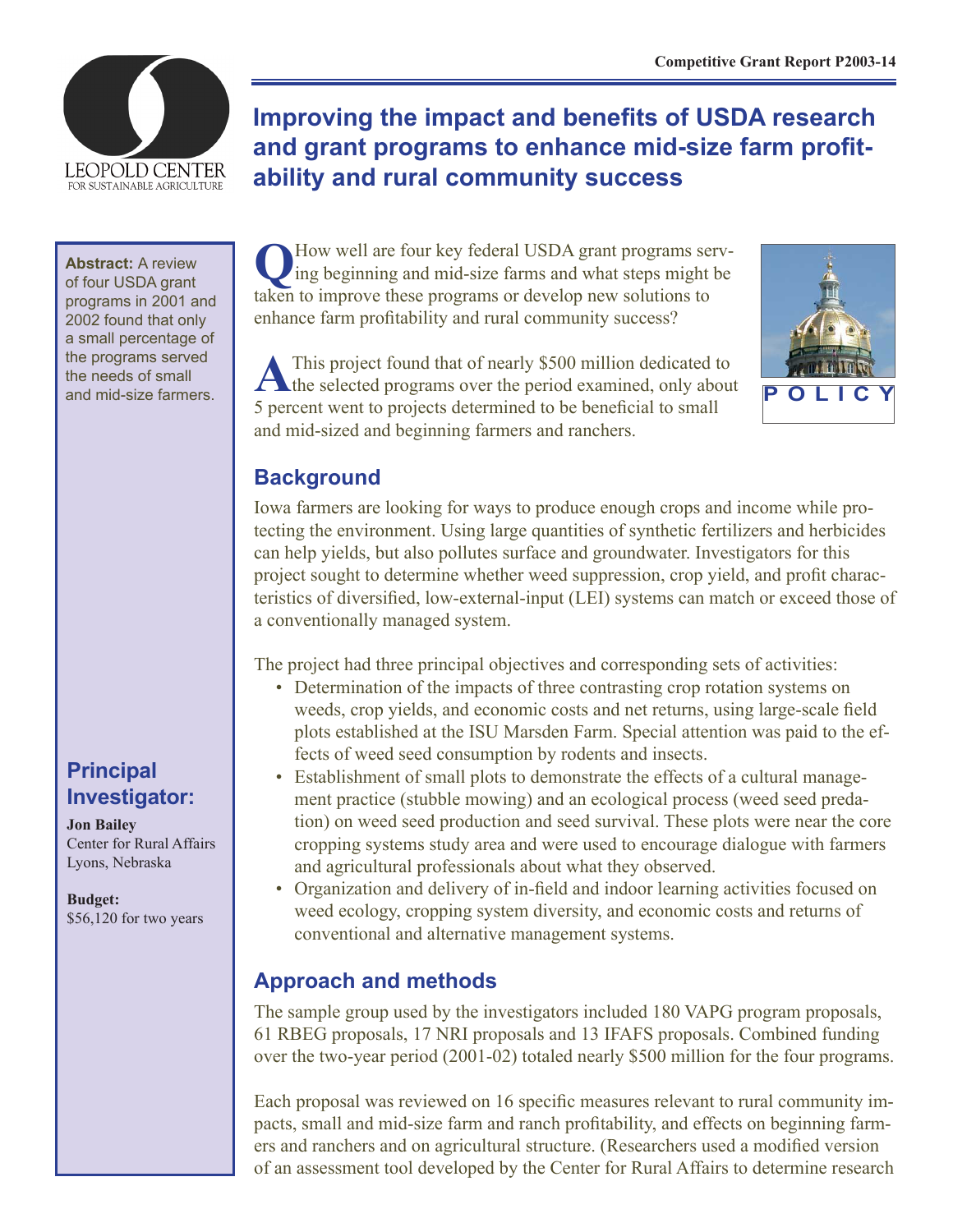relevancy to small and beginning farmers.) Four reviewers independently scored the proposals for each program on a scale of 1 to 10 with 10 being the highest score.

#### **Results and discussion**

The review of projects funded by the four USDA programs found that only 3 percent of nearly 2,500 funded projects served small, mid-size and beginning farmers and ranchers. Only 5 percent of the combined 2001-2002 funds for these four programs were awarded to projects relevant to the needs of small, mid-size and beginning farmers and ranchers.

The VAPG and IFAFS programs offered the most benefits to the target groups primarily because both programs were created after the National Small Farms Commission recommended that such programs should be established. The programs were intended to promote new markets and added opportunities for small farmers and help capture greater value for their products.

The NRI and RBEG programs offer fewer benefits to small, mid-size and beginning farmers and ranchers primarily because they are not set up to do so. The NRI program mainly supports traditional research projects based on the scientific aspects of agriculture. The RBEG program is a general business development program, with some states choosing to fund agriculture-related projects.

In spite of the recommendations and challenges of the Small Farm Commission and the rhetorical commitment of the USDA to smaller agricultural enterprises, the study revealed that the vast amount of funded projects were more likely to support numerous marketing and value-added initiatives meant to benefit large food distribution and food processing companies. In addition, the USDA programs failed to invest in research that would promote development of economic opportunities to help keep small, mid-size and beginning farmers and ranchers on the land.

### **Conclusions**

Some of the major conclusions emerging from the study:

- 1. The Value-Added Producer Grant Program provided the most funding to small, mid-size and beginning farmers and ranchers.
- 2. Certain states, notably Iowa, Michigan, Nebraska and Vermont, have several funded projects in the VAPG and RBEG programs that benefit small, mid-size and beginning farmers and ranchers, while many areas of the country have no such projects. This suggests that some states are better at taking advantage of these initiatives.
- 3. Particularly in the VAPG program, projects relevant to small farms involve collaborations among cooperatives and associations, non-profit groups, educational institutions, and government units.
- 4. None of the programs examined were particularly effective at funding initiatives to help beginning farmers or ranchers.
- 5. Within the VAPG program there is increasing tension between funding for projects using agricultural products for energy production (such as ethanol and biofuels) and projects attempting to create alternative markets for farmers and markets. Energy-related projects have steadily become the largest single area of funding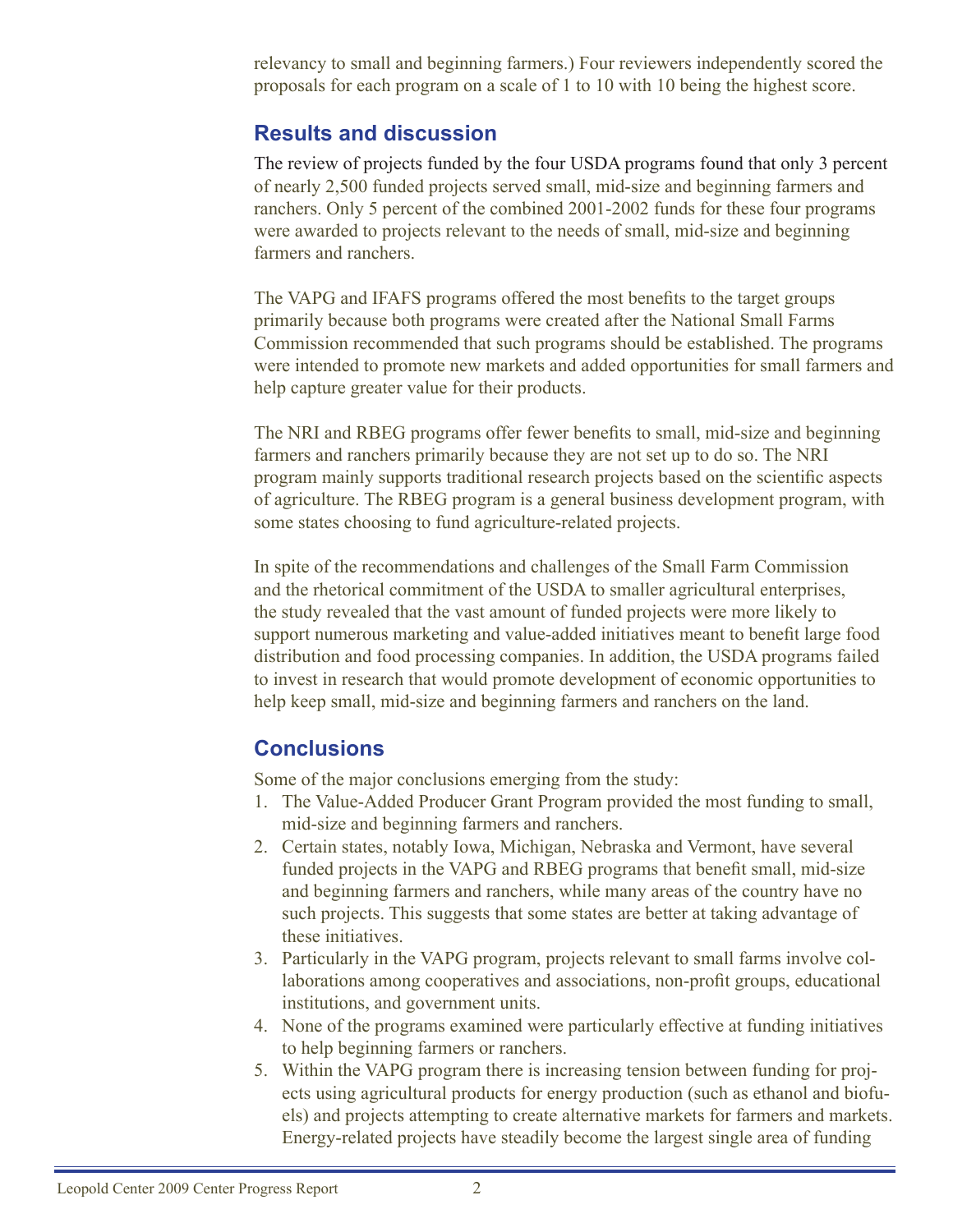within the VAPG program.

- 6. The VAPG program funded several projects that were essentially research and development initiatives for large food companies, a use that runs counter to the intent of the program.
- 7. The use of the RBEG program for agricultural-related initiatives is a source of confusion in some states.
- 8. Not all state-level USDA Rural Development offices believe that agriculturallyrelated programs can be funded by certain USDA grant programs, a belief that is in direct conflict with the law and leaves farmers in these states at a disadvantage.
- 9. The ability to obtain federal resources pursuant to the USDA grant programs differs significantly by location or state.
- 10. There are numerous issues related to program implementation that indicate that the USDA is not carrying out the legislative intent of Congress, particularly as it may relate to providing resources to small, mid-size and beginning farmers and ranchers.

### **Impact of results**

- Iowa farmers, farmer groups or associated organizations can use the report to determine what factors will help them obtain grants from the programs that were studied.
- Iowa farmers interested in affecting public policy will have a set of recommendations to discuss with policy makers, in hopes of improving the programs and bringing more resources to small, mid-size and beginning farmers and ranchers.
- The project provided quantitative and evaluative data on public programs intended to benefit small, mid-size and beginning farmers and ranchers. It will encourage Iowans to evaluate USDA efforts and balance USDA official statements with performance.
- The data, conclusions and recommendations associated with the project will encourage further scrutiny of the analyzed programs that may result in program improvements and renewed interest in small, mid-size and beginning farmers and ranchers as target for future legislative assistance.
- The media coverage of the report caused the USDA (primarily through the Beginning Farmer and Rancher Advisory Committee) to begin internal discussions on how to respond to the findings and recommendations.

### **Education and outreach**

A full report of the study findings (www.cfra.org/node/48) and a four-page summary (www.cfra.org/node/65) were issued. The report was released at a Congressional briefing and reception in Washington, D.C. in late 2006. More than 30 Congressional staff members attended the briefing, along with members of the media.

The Associated Press reported on the study and the article appeared in 220 newspapers across the country. The results of the study were featured on Marketplace on National Public Radio, and 938 radio stations (Radio Iowa, Clear Channel, Public News Service and Brownfield) carried stories on the report.

### **Leveraged funds**